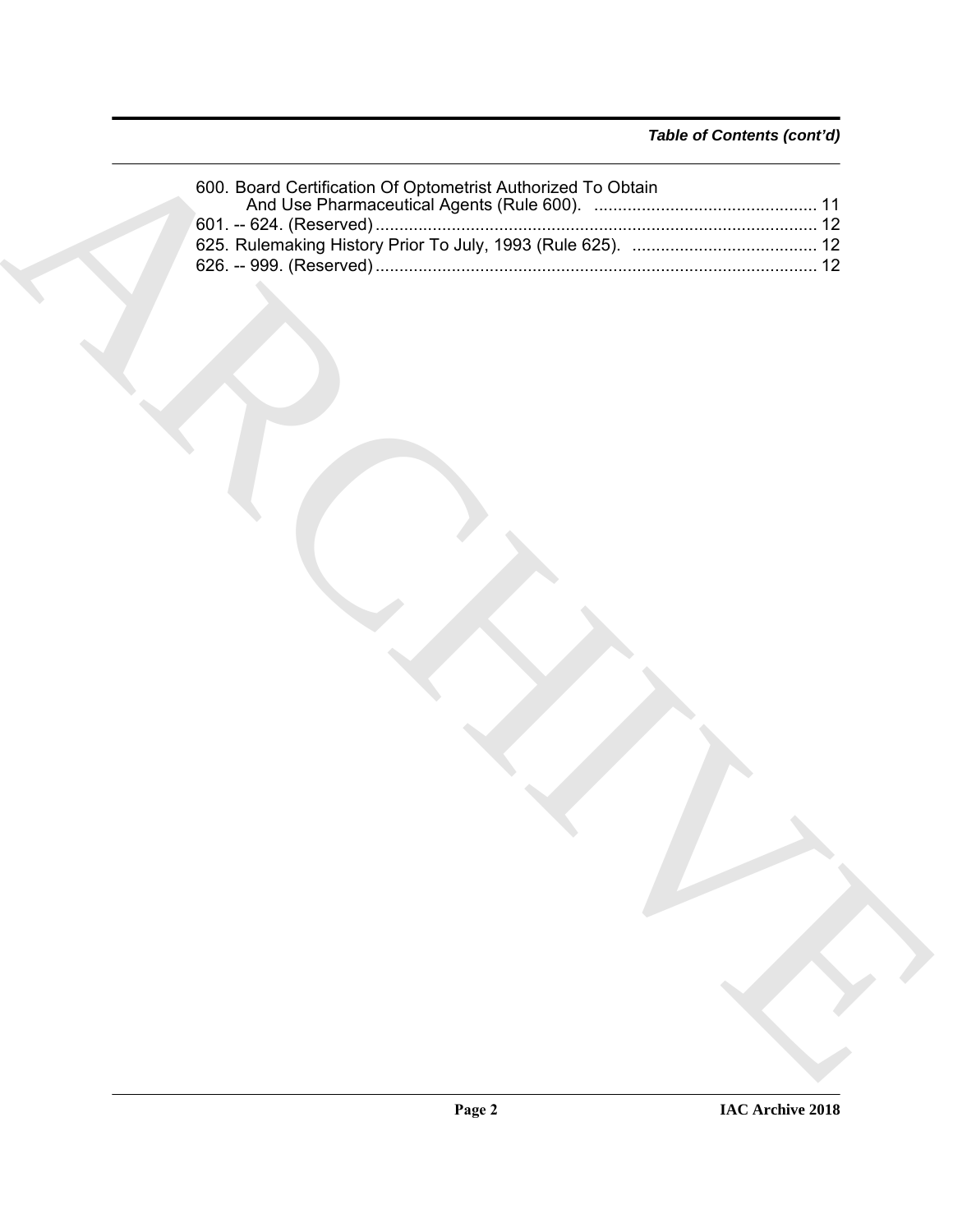#### **IDAPA 24 TITLE 10 CHAPTER 01**

#### **24.10.01 – RULES OF THE STATE BOARD OF OPTOMETRY**

#### <span id="page-2-19"></span><span id="page-2-1"></span><span id="page-2-0"></span>**000. LEGAL AUTHORITY (RULE 0).**

These rules are hereby prescribed and established pursuant to the authority vested in the State Board of Optometry by the provisions of Section 54-1509, Idaho Code.

#### <span id="page-2-21"></span><span id="page-2-2"></span>**001. TITLE AND SCOPE (RULE 1).**

These rules shall be cited as IDAPA 24.10.01, "Rules of the State Board of Optometry." (7-1-93)

#### <span id="page-2-22"></span><span id="page-2-3"></span>**002. WRITTEN INTERPRETATIONS (RULE 2).**

The board may have written statements that pertain to the interpretation of the rules of this chapter. Such interpretations, if any, are available for public inspection and copying at cost in the main office of the Bureau of Occupational Licenses. (3-15-02) Occupational Licenses.

#### <span id="page-2-11"></span><span id="page-2-4"></span>**003. ADMINISTRATIVE APPEALS (RULE 3).**

Administrative appeals shall be governed by the Administrative Procedure Act, Title 67, Chapter 52, Idaho Code.  $(3-15-02)$ 

#### <span id="page-2-18"></span><span id="page-2-5"></span>**004. INCORPORATION BY REFERENCE (RULE 4).**

These rules do not incorporate by reference any document other than those sections of Idaho Code so referenced. (3-15-02)

#### <span id="page-2-10"></span><span id="page-2-6"></span>**005. ADDRESS OF THE STATE BOARD OF OPTOMETRY (RULE 5).**

**[CH](mailto:opt@ibol.idaho.gov)APTER 01**<br> **CHARCHIVE CONFIDENTY (RULLE 6)**<br> **CHARCHIVE CONFIDENTY (RULE 6)**<br> **CHARCHIVE CONFIDENTY (RULE 6)**<br> **CHARCHIVE CONFIDENTIAL CHARCHIVE CONFIDENTIAL CHARCHIVE CONFIDENTIAL CHARCHIVE CONFIDENTIAL CHARCHIVE CONF** The office of the State Board of Optometry is located within the Bureau of Occupational Licenses, 700 W. State Street, Boise, Idaho 83702. The Bureau is open between the hours of 8:00 a.m. and 5:00 p.m. each day except Saturdays, Sundays and holidays. The telephone number of the Board is (208) 334-3233. The Board's fax number is (208) 334-3945. The Board's e-mail address is  $opt(aibol.idaho.gov)$ . The Board's official website is http:// www.ibol.idaho.gov. (3-15-02)

#### <span id="page-2-20"></span><span id="page-2-7"></span>**006. PUBLIC RECORDS (RULE 6).**

The records associated with the State Board of Optometry are subject to the provisions of the Idaho Public Records Act, Title 74, Chapter 1, Idaho Code. (3-15-02)

#### <span id="page-2-8"></span>**007. -- 009. (RESERVED)**

#### <span id="page-2-9"></span>**010. DEFINITIONS (RULE 10).**

<span id="page-2-15"></span><span id="page-2-14"></span><span id="page-2-13"></span><span id="page-2-12"></span>**01. Board**. The State Board of Optometry as prescribed in Section 54-1503, Idaho Code. (7-1-93)

**02. Bureau**. The Bureau of Occupational Licenses as prescribed in Sections 54-1509 and 67-2602, Idaho Code. (3-15-02)

**03. Low Vision**. Refer to Section 54-1501(5), Idaho Code, correcting defects may include low vision but is not limited to low vision rehabilitation. (7-1-97)

<span id="page-2-16"></span>**04. Opticianry**. The professional practice of filling prescriptions from a licensed optometrist or ophthalmologist for ophthalmic lenses, contact lenses, and any other ophthalmic device used to improve vision. Opticianry does not include prescriptive authority. (3-29-10)

<span id="page-2-17"></span>**05. Vision Therapy**. Any person who assesses, diagnoses, treats, or prescribes treatment for conditions of the visual system or manages a patient with vision therapy, visual training, visual rehabilitation, orthoptics or eye exercises or who hold him/herself out as being able to do so for the rehabilitation and/or treatment of physical, physiological, sensorimotor, neuromuscular or perceptual anomalies of the eyes or vision system or who prescribes or utilizes lenses, prisms, filters, occlusion or other devices for the enhancement, rehabilitation and/or treatment of the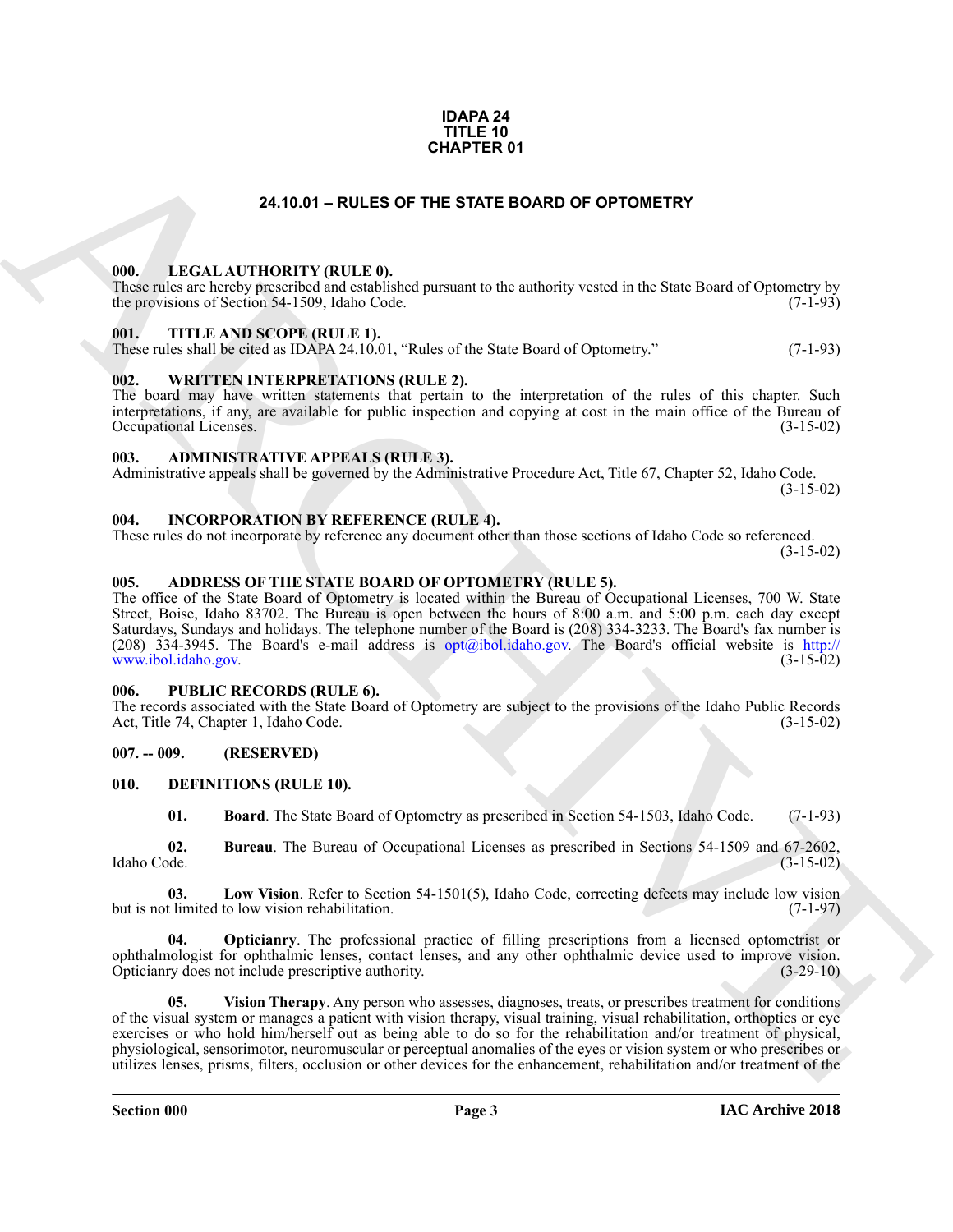#### <span id="page-3-0"></span>**011. -- 124. (RESERVED)**

#### <span id="page-3-17"></span><span id="page-3-1"></span>**125. SUBMISSION OF BILLS TO STATE AUDITOR (RULE 125).**

#### <span id="page-3-2"></span>**126. -- 149. (RESERVED)**

#### <span id="page-3-12"></span><span id="page-3-3"></span>**150. MEETING OF THE BOARD (RULE 150).**

#### <span id="page-3-14"></span><span id="page-3-13"></span><span id="page-3-5"></span><span id="page-3-4"></span>**151. -- 174. (RESERVED)**

| visual system or prevention of visual dysfunctions, except under the supervision and management of a licensed<br>optometrist, is engaged in the practice of optometry.<br>$(7-1-97)$<br>(RESERVED)<br>$011. - 124.$<br>125.<br>SUBMISSION OF BILLS TO STATE AUDITOR (RULE 125).<br>All vouchers to be submitted to the State Auditor for payment out of the State Board of Optometry fund shall be<br>approved by the Board and verified by the Secretary as authorized by the Board.<br>$(7-1-93)$<br>(RESERVED)<br>$126. - 149.$<br><b>MEETING OF THE BOARD (RULE 150).</b><br><b>150.</b><br>The Board shall meet at least annually and at other such times and places as designated by the Chairman or upon<br>written request of any two members of the Board. All meetings shall be held in accordance with the Idaho Open<br>Meeting Law, Chapter 23, Title 67, Idaho Code.<br>$(4-4-13)$<br>(RESERVED)<br>$151. - 174.$<br>175.<br><b>METHOD OF APPLICATION-EXAMINATION OF APPLICANTS (RULE 175).</b><br>Applications for license shall be made on forms approved by the Board.<br>$(4-4-13)$<br>$(4-4-13)$<br>01.<br>Application. The application must be accompanied by:<br>The required fee.<br>$(7-1-93)$<br>a.<br>A passport style photograph, taken within one (1) year prior to the date of making the application.<br>b.<br>$(4-4-13)$<br>A complete transcript of credits from any college of optometry attended.<br>$(7-1-93)$<br>c.<br>A photocopy of any diplomas granted by any college of optometry.<br>d.<br>$(7-1-93)$<br>A copy of certified results establishing successful passage of the required examinations. (3-30-01)<br>e.<br>Application Review. Only fully completed applications accompanied by appropriate documents<br>02.<br>shall be reviewed for licensure.<br>$(3-30-01)$<br>Exam Content. The written and the practical portions of the Idaho examination shall be all parts of<br>03.<br>the National Board of Examiners in Optometry Examination (NBEOE) and the Board approved jurisprudence<br>examination. A passing grade for the NBEOE shall be that established by the test provider. The passing grade for the<br>jurisprudence examination shall be seventy-five percent (75%). A passing score on all examinations shall be<br>necessary to qualify for a license to practice Optometry in Idaho.<br>$(4-4-13)$<br>$176. - 199.$<br>(RESERVED)<br>APPROVAL OF SCHOOLS OF OPTOMETRY (RULE 200).<br><b>200.</b><br>The State Board of Optometry recognizes as reputable and in good standing the schools and colleges of optometry<br>which have met the standards set by the Accreditation Council on Optometric Education, or its successor agency, a<br>list of which may be obtained from the secretary of the Board or from the office of the Bureau of Occupational<br>Licenses in Boise.<br>$(4-4-13)$<br>$201. - 224.$<br>(RESERVED)<br>225.<br>APPROVAL OF PRELIMINARY EDUCATION (RULE 225).<br>The State Board of Optometry recognizes the preliminary education prerequisites for entry into a school, college or<br>university of optometry approved by the Council on Optometric Education of the American Optometric Association<br>as adequate preliminary education prerequisites for licensing in Idaho. |  | <b>Bureau of Occupational Licenses</b> | <b>Rules of the State Board of Optometry</b> |            |
|-------------------------------------------------------------------------------------------------------------------------------------------------------------------------------------------------------------------------------------------------------------------------------------------------------------------------------------------------------------------------------------------------------------------------------------------------------------------------------------------------------------------------------------------------------------------------------------------------------------------------------------------------------------------------------------------------------------------------------------------------------------------------------------------------------------------------------------------------------------------------------------------------------------------------------------------------------------------------------------------------------------------------------------------------------------------------------------------------------------------------------------------------------------------------------------------------------------------------------------------------------------------------------------------------------------------------------------------------------------------------------------------------------------------------------------------------------------------------------------------------------------------------------------------------------------------------------------------------------------------------------------------------------------------------------------------------------------------------------------------------------------------------------------------------------------------------------------------------------------------------------------------------------------------------------------------------------------------------------------------------------------------------------------------------------------------------------------------------------------------------------------------------------------------------------------------------------------------------------------------------------------------------------------------------------------------------------------------------------------------------------------------------------------------------------------------------------------------------------------------------------------------------------------------------------------------------------------------------------------------------------------------------------------------------------------------------------------------------------------------------------------------------------------------------------------------------------------------------------------------------------------------------------------------------------------------------------------------------------------------------------------------------------------------------------------------------------------------------------------------------------------------------------------------------------------------------------------------------------------------------------------------------------|--|----------------------------------------|----------------------------------------------|------------|
|                                                                                                                                                                                                                                                                                                                                                                                                                                                                                                                                                                                                                                                                                                                                                                                                                                                                                                                                                                                                                                                                                                                                                                                                                                                                                                                                                                                                                                                                                                                                                                                                                                                                                                                                                                                                                                                                                                                                                                                                                                                                                                                                                                                                                                                                                                                                                                                                                                                                                                                                                                                                                                                                                                                                                                                                                                                                                                                                                                                                                                                                                                                                                                                                                                                                               |  |                                        |                                              |            |
|                                                                                                                                                                                                                                                                                                                                                                                                                                                                                                                                                                                                                                                                                                                                                                                                                                                                                                                                                                                                                                                                                                                                                                                                                                                                                                                                                                                                                                                                                                                                                                                                                                                                                                                                                                                                                                                                                                                                                                                                                                                                                                                                                                                                                                                                                                                                                                                                                                                                                                                                                                                                                                                                                                                                                                                                                                                                                                                                                                                                                                                                                                                                                                                                                                                                               |  |                                        |                                              |            |
|                                                                                                                                                                                                                                                                                                                                                                                                                                                                                                                                                                                                                                                                                                                                                                                                                                                                                                                                                                                                                                                                                                                                                                                                                                                                                                                                                                                                                                                                                                                                                                                                                                                                                                                                                                                                                                                                                                                                                                                                                                                                                                                                                                                                                                                                                                                                                                                                                                                                                                                                                                                                                                                                                                                                                                                                                                                                                                                                                                                                                                                                                                                                                                                                                                                                               |  |                                        |                                              |            |
|                                                                                                                                                                                                                                                                                                                                                                                                                                                                                                                                                                                                                                                                                                                                                                                                                                                                                                                                                                                                                                                                                                                                                                                                                                                                                                                                                                                                                                                                                                                                                                                                                                                                                                                                                                                                                                                                                                                                                                                                                                                                                                                                                                                                                                                                                                                                                                                                                                                                                                                                                                                                                                                                                                                                                                                                                                                                                                                                                                                                                                                                                                                                                                                                                                                                               |  |                                        |                                              |            |
|                                                                                                                                                                                                                                                                                                                                                                                                                                                                                                                                                                                                                                                                                                                                                                                                                                                                                                                                                                                                                                                                                                                                                                                                                                                                                                                                                                                                                                                                                                                                                                                                                                                                                                                                                                                                                                                                                                                                                                                                                                                                                                                                                                                                                                                                                                                                                                                                                                                                                                                                                                                                                                                                                                                                                                                                                                                                                                                                                                                                                                                                                                                                                                                                                                                                               |  |                                        |                                              |            |
|                                                                                                                                                                                                                                                                                                                                                                                                                                                                                                                                                                                                                                                                                                                                                                                                                                                                                                                                                                                                                                                                                                                                                                                                                                                                                                                                                                                                                                                                                                                                                                                                                                                                                                                                                                                                                                                                                                                                                                                                                                                                                                                                                                                                                                                                                                                                                                                                                                                                                                                                                                                                                                                                                                                                                                                                                                                                                                                                                                                                                                                                                                                                                                                                                                                                               |  |                                        |                                              |            |
|                                                                                                                                                                                                                                                                                                                                                                                                                                                                                                                                                                                                                                                                                                                                                                                                                                                                                                                                                                                                                                                                                                                                                                                                                                                                                                                                                                                                                                                                                                                                                                                                                                                                                                                                                                                                                                                                                                                                                                                                                                                                                                                                                                                                                                                                                                                                                                                                                                                                                                                                                                                                                                                                                                                                                                                                                                                                                                                                                                                                                                                                                                                                                                                                                                                                               |  |                                        |                                              |            |
|                                                                                                                                                                                                                                                                                                                                                                                                                                                                                                                                                                                                                                                                                                                                                                                                                                                                                                                                                                                                                                                                                                                                                                                                                                                                                                                                                                                                                                                                                                                                                                                                                                                                                                                                                                                                                                                                                                                                                                                                                                                                                                                                                                                                                                                                                                                                                                                                                                                                                                                                                                                                                                                                                                                                                                                                                                                                                                                                                                                                                                                                                                                                                                                                                                                                               |  |                                        |                                              |            |
|                                                                                                                                                                                                                                                                                                                                                                                                                                                                                                                                                                                                                                                                                                                                                                                                                                                                                                                                                                                                                                                                                                                                                                                                                                                                                                                                                                                                                                                                                                                                                                                                                                                                                                                                                                                                                                                                                                                                                                                                                                                                                                                                                                                                                                                                                                                                                                                                                                                                                                                                                                                                                                                                                                                                                                                                                                                                                                                                                                                                                                                                                                                                                                                                                                                                               |  |                                        |                                              |            |
|                                                                                                                                                                                                                                                                                                                                                                                                                                                                                                                                                                                                                                                                                                                                                                                                                                                                                                                                                                                                                                                                                                                                                                                                                                                                                                                                                                                                                                                                                                                                                                                                                                                                                                                                                                                                                                                                                                                                                                                                                                                                                                                                                                                                                                                                                                                                                                                                                                                                                                                                                                                                                                                                                                                                                                                                                                                                                                                                                                                                                                                                                                                                                                                                                                                                               |  |                                        |                                              |            |
|                                                                                                                                                                                                                                                                                                                                                                                                                                                                                                                                                                                                                                                                                                                                                                                                                                                                                                                                                                                                                                                                                                                                                                                                                                                                                                                                                                                                                                                                                                                                                                                                                                                                                                                                                                                                                                                                                                                                                                                                                                                                                                                                                                                                                                                                                                                                                                                                                                                                                                                                                                                                                                                                                                                                                                                                                                                                                                                                                                                                                                                                                                                                                                                                                                                                               |  |                                        |                                              |            |
|                                                                                                                                                                                                                                                                                                                                                                                                                                                                                                                                                                                                                                                                                                                                                                                                                                                                                                                                                                                                                                                                                                                                                                                                                                                                                                                                                                                                                                                                                                                                                                                                                                                                                                                                                                                                                                                                                                                                                                                                                                                                                                                                                                                                                                                                                                                                                                                                                                                                                                                                                                                                                                                                                                                                                                                                                                                                                                                                                                                                                                                                                                                                                                                                                                                                               |  |                                        |                                              |            |
|                                                                                                                                                                                                                                                                                                                                                                                                                                                                                                                                                                                                                                                                                                                                                                                                                                                                                                                                                                                                                                                                                                                                                                                                                                                                                                                                                                                                                                                                                                                                                                                                                                                                                                                                                                                                                                                                                                                                                                                                                                                                                                                                                                                                                                                                                                                                                                                                                                                                                                                                                                                                                                                                                                                                                                                                                                                                                                                                                                                                                                                                                                                                                                                                                                                                               |  |                                        |                                              |            |
|                                                                                                                                                                                                                                                                                                                                                                                                                                                                                                                                                                                                                                                                                                                                                                                                                                                                                                                                                                                                                                                                                                                                                                                                                                                                                                                                                                                                                                                                                                                                                                                                                                                                                                                                                                                                                                                                                                                                                                                                                                                                                                                                                                                                                                                                                                                                                                                                                                                                                                                                                                                                                                                                                                                                                                                                                                                                                                                                                                                                                                                                                                                                                                                                                                                                               |  |                                        |                                              |            |
|                                                                                                                                                                                                                                                                                                                                                                                                                                                                                                                                                                                                                                                                                                                                                                                                                                                                                                                                                                                                                                                                                                                                                                                                                                                                                                                                                                                                                                                                                                                                                                                                                                                                                                                                                                                                                                                                                                                                                                                                                                                                                                                                                                                                                                                                                                                                                                                                                                                                                                                                                                                                                                                                                                                                                                                                                                                                                                                                                                                                                                                                                                                                                                                                                                                                               |  |                                        |                                              |            |
|                                                                                                                                                                                                                                                                                                                                                                                                                                                                                                                                                                                                                                                                                                                                                                                                                                                                                                                                                                                                                                                                                                                                                                                                                                                                                                                                                                                                                                                                                                                                                                                                                                                                                                                                                                                                                                                                                                                                                                                                                                                                                                                                                                                                                                                                                                                                                                                                                                                                                                                                                                                                                                                                                                                                                                                                                                                                                                                                                                                                                                                                                                                                                                                                                                                                               |  |                                        |                                              |            |
|                                                                                                                                                                                                                                                                                                                                                                                                                                                                                                                                                                                                                                                                                                                                                                                                                                                                                                                                                                                                                                                                                                                                                                                                                                                                                                                                                                                                                                                                                                                                                                                                                                                                                                                                                                                                                                                                                                                                                                                                                                                                                                                                                                                                                                                                                                                                                                                                                                                                                                                                                                                                                                                                                                                                                                                                                                                                                                                                                                                                                                                                                                                                                                                                                                                                               |  |                                        |                                              |            |
|                                                                                                                                                                                                                                                                                                                                                                                                                                                                                                                                                                                                                                                                                                                                                                                                                                                                                                                                                                                                                                                                                                                                                                                                                                                                                                                                                                                                                                                                                                                                                                                                                                                                                                                                                                                                                                                                                                                                                                                                                                                                                                                                                                                                                                                                                                                                                                                                                                                                                                                                                                                                                                                                                                                                                                                                                                                                                                                                                                                                                                                                                                                                                                                                                                                                               |  |                                        |                                              |            |
|                                                                                                                                                                                                                                                                                                                                                                                                                                                                                                                                                                                                                                                                                                                                                                                                                                                                                                                                                                                                                                                                                                                                                                                                                                                                                                                                                                                                                                                                                                                                                                                                                                                                                                                                                                                                                                                                                                                                                                                                                                                                                                                                                                                                                                                                                                                                                                                                                                                                                                                                                                                                                                                                                                                                                                                                                                                                                                                                                                                                                                                                                                                                                                                                                                                                               |  |                                        |                                              | $(7-1-93)$ |

#### <span id="page-3-16"></span><span id="page-3-15"></span><span id="page-3-6"></span>**176. -- 199. (RESERVED)**

#### <span id="page-3-11"></span><span id="page-3-7"></span>**200. APPROVAL OF SCHOOLS OF OPTOMETRY (RULE 200).**

#### <span id="page-3-8"></span>**201. -- 224. (RESERVED)**

#### <span id="page-3-10"></span><span id="page-3-9"></span>**225. APPROVAL OF PRELIMINARY EDUCATION (RULE 225).**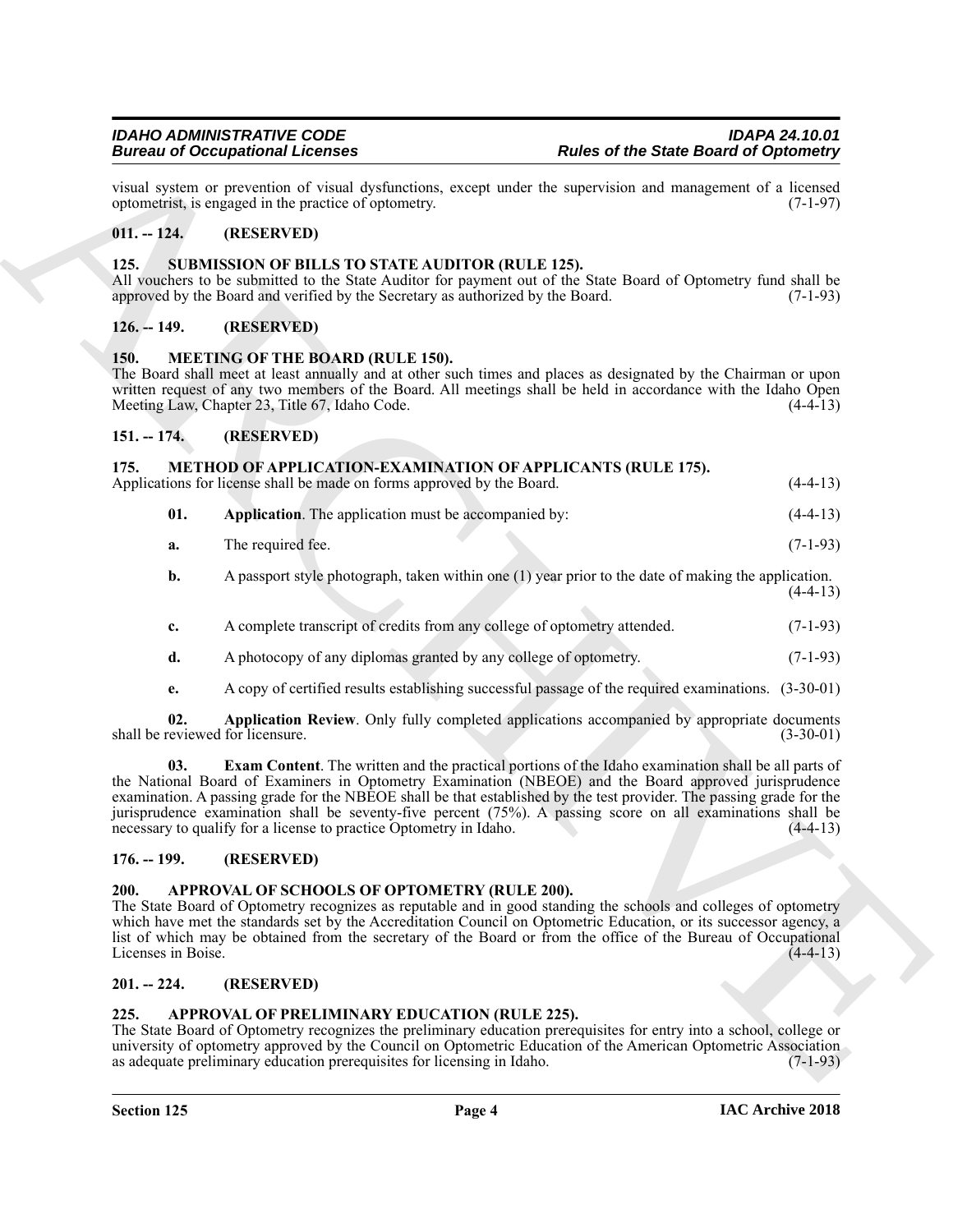#### <span id="page-4-0"></span>**226. -- 249. (RESERVED)**

#### <span id="page-4-11"></span><span id="page-4-1"></span>**250. LICENSES CANCELED FOR FAILURE TO RENEW (RULE 250).**

A license that has been canceled for failure to renew may be reinstated in accordance with Section 67-2614, Idaho Code. Any person whose license to practice optometry has been canceled for failure to renew for a period of more than five (5) years must apply for a new license in accordance with the requirements of Section 67-2614, Idaho Code.  $(3-24-17)$ 

#### <span id="page-4-2"></span>**251. -- 274. (RESERVED)**

#### <span id="page-4-8"></span><span id="page-4-3"></span>**275. ENDORSEMENT (RULE 275).**

<span id="page-4-10"></span>**01. Endorsement**. Any person who presents to the Board of Optometry a certified copy of a certificate or license of registration which he holds in good standing in another state or a foreign country, which state or foreign country has similar requirements for licensing or registration as is provided for new applicants in Idaho (including therapeutic privileges), may apply to the Board for the issuance of a license to practice optometry in the state of Idaho. (4-5-00)

<span id="page-4-9"></span>**02. Conditions to be Granted a License**. The right to be granted a license to practice optometry in Idaho is also subject to the following conditions set out below: (7-1-93)

**a.** The submission of a completed application meeting the requirements of Subsection 175.01 including the applicable fee. (4-5-00)

**b.** That the license or certificate of registration of the applicant shall not have been suspended or revoked by any state or country or subject to any pending or unresolved licensure action in any state or country. That the applicant must not have committed any act which would constitute a violation of the Optometry Act or Board<br>Rules. (4-5-00)  $Rules.$  (4-5-00)

**c.** For those licensed in another state the applicant must document to the Board for approval, the education, training, and examination for diagnostic and therapeutic privileges in the other state and return the state of Idaho law examination. (3-30-07)

**d.** That the applicant has been engaged in the practice of optometry continuously for three (3) of the  $\text{last four (4) years.}$  (3-30-07)

#### <span id="page-4-4"></span>**276. -- 299. (RESERVED)**

#### <span id="page-4-5"></span>**300. CONTINUING EDUCATION IN OPTOMETRY (RULE 300).**

#### <span id="page-4-7"></span><span id="page-4-6"></span>**01. Hours Required, Advance Approval**. (4-11-15)

**a.** Until January 1, 2017, each optometrist licensed by the state of Idaho shall attend, in each twelvemonth (12) period preceding the renewal of his license, a minimum of twelve (12) full hours of approved optometric continuing education courses or meetings. (4-11-15) continuing education courses or meetings.

**b.** Effective January 1, 2017, each optometrist licensed by the state of Idaho shall attend in each calendar year prior to license renewal, a minimum of twelve (12) full hours of approved optometric continuing education courses or meetings. (4-11-15) education courses or meetings.

ARCHIVE **c.** Approved optometric continuing education courses or meetings shall be those post-graduate optometric education courses or meetings approved in advance by the Board of Optometry or post-graduate study sessions or seminars at an accredited school or college of optometry. In addition, all Council on Optometric Practitioners Education (COPE) approved courses are approved for continuing education credit. If an optometrist attends or plans to attend a course of study or seminar which has not been approved in advance, he may petition the Board for approval of that educational course of study, setting forth a description of the course. The Board may, in its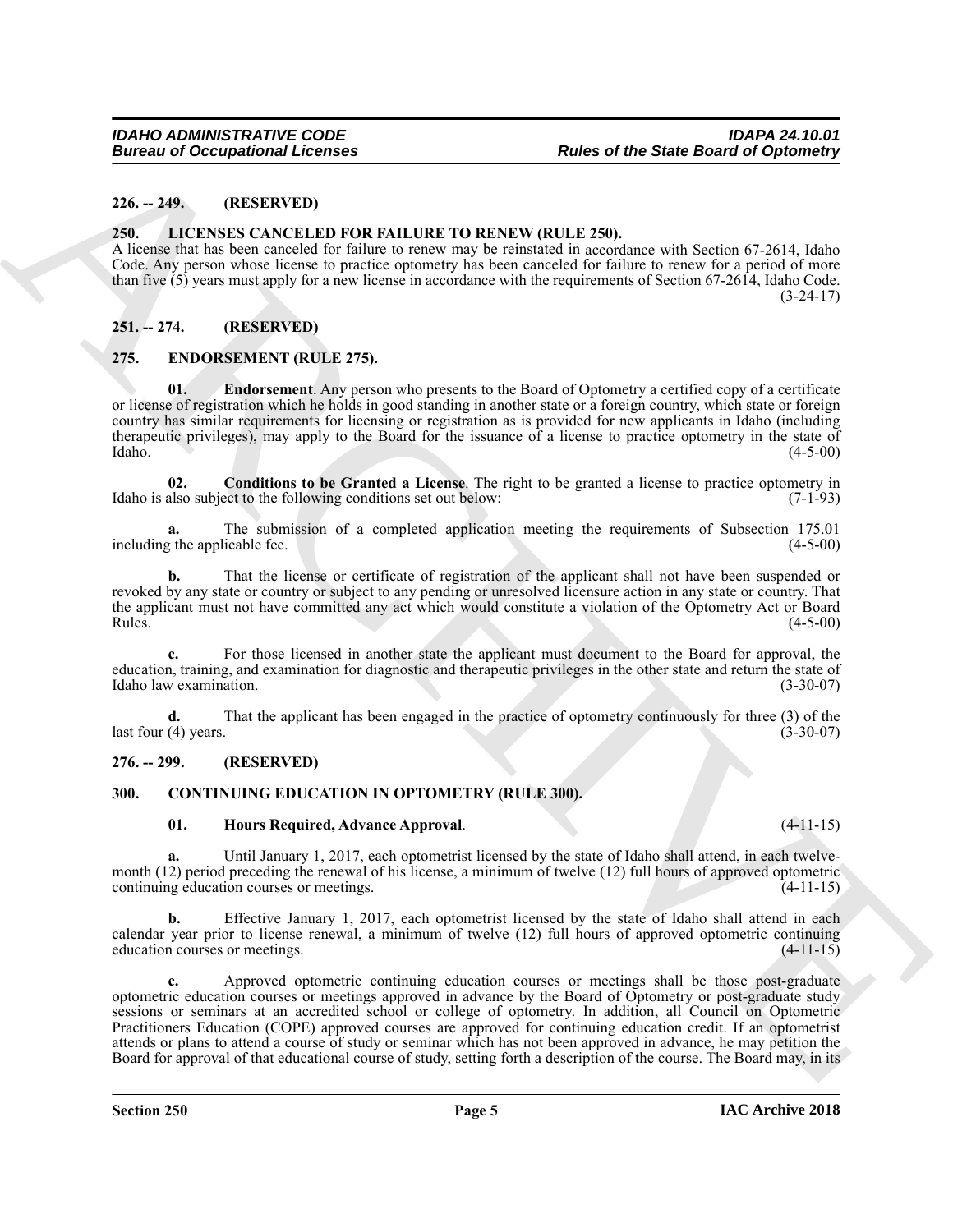discretion, approve the course upon review of the material submitted either in advance or after completion of the course. (4-11-15)  $\frac{1}{4}$  (4-11-15)

#### <span id="page-5-5"></span>**02. Additional Hours Required to Use Therapeutic Pharmaceutical Agents**. (4-11-15)

**a.** Until January 1, 2017, each optometrist licensed by the state of Idaho to use therapeutic pharmaceutical agents shall attend, in each twelve-month (12) period preceding the renewal of his license, a minimum of six (6) additional full hours of approved optometric courses or meetings. (4-11-15) minimum of six  $(6)$  additional full hours of approved optometric courses or meetings.

**b.** Effective January 1, 2017, each optometrist licensed by the state of Idaho to use therapeutic pharmaceutical agents shall attend in each calendar year prior to license renewal, a minimum of six (6) additional full hours of approved optometric courses or meetings. (4-11-15)

**c.** This six (6) hours of continuing education must be in courses involving ocular pharmacology and/ or advanced ocular disease and are in addition to the twelve (12) hours of continuing education required under Subsection 300.01.  $(4-11-15)$ 

<span id="page-5-7"></span>**03. Correspondence/Home Study Courses/Observation**. The Board allows credit for correspondence courses, individual home study and observation that is germane to the practice of optometry. No more than nine (9) hours of continuing education shall be permitted each year in correspondence courses or other continuing education obtained from "home study" courses or observation. (3-24-17)

<span id="page-5-11"></span>**04. Waiver of Requirements**. The Board of Optometry shall waive the continuing education requirement for the first license renewal after initial licensure. The Board of Optometry may, upon application, waive the requirements of this rule in cases involving illness, unusual circumstances interfering with the optometrist's ability to practice or inability to conform to the rules due to military duty.  $(3-15-02)$ ability to practice or inability to conform to the rules due to military duty.

<span id="page-5-10"></span>**05. Renewal Application Form**. Each licensed Idaho optometrist will be furnished a license renewal application form by the State Board of Optometry on which each optometrist shall attest on their annual license renewal application that they have satisfied the continuing education requirements. False attestation of satisfaction of the continuing education requirements on a renewal application shall subject the licensee to disciplinary action.

 $(3-20-04)$ 

<span id="page-5-8"></span><span id="page-5-6"></span>**06. Audit**. The Board may conduct audits to confirm that the continuing education requirements have been met. In the event a licensee fails to provide the Board with acceptable documentation of the hours attested to on the renewal application, the license will not be renewed. (3-20-04)

Butter of the Companional Lebennes<br>
Butter of the State Butter of the State Butter of State Butter and the State Butter and the Vale of the State Butter of the State Butter of the State Butter of the State Butter of the S **07. Documentation of Attendance**. It shall be necessary for each licensed Idaho optometrist to provide documentation verifying attendance or completion of continuing education by securing authorized signatures, documentation, or electronic verification from the course instructors, providers, or sponsoring institution substantiating any hours attended by the licensee. This documentation must be maintained by the licensee and provided upon request by the Board or its agent. (4-4-13) provided upon request by the Board or its agent.

<span id="page-5-9"></span>**08.** Excess Hours. A licensee may carryover a maximum of six (6) hours of continuing education to meet the next year's continuing education requirement. Excess hours may be used only during the next renewal period and may not be carried forward more than one (1) year. (4-11-15)

#### <span id="page-5-0"></span>**301. -- 324. (RESERVED)**

#### <span id="page-5-2"></span><span id="page-5-1"></span>**325. CODE OF ETHICS (RULE 325).**

<span id="page-5-4"></span>Patient's Visual Welfare. The licensed optometrist shall keep the patient's visual welfare uppermost in his consideration at all times and promote the best methods of care for the visual needs of mankind.  $(7-1-93)$ 

<span id="page-5-3"></span>**02. Confidentiality**. The optometrist shall preserve information concerning his patients in confidence and not release that information unless authorized by the patient or their lawful agent. An optometrist may, however,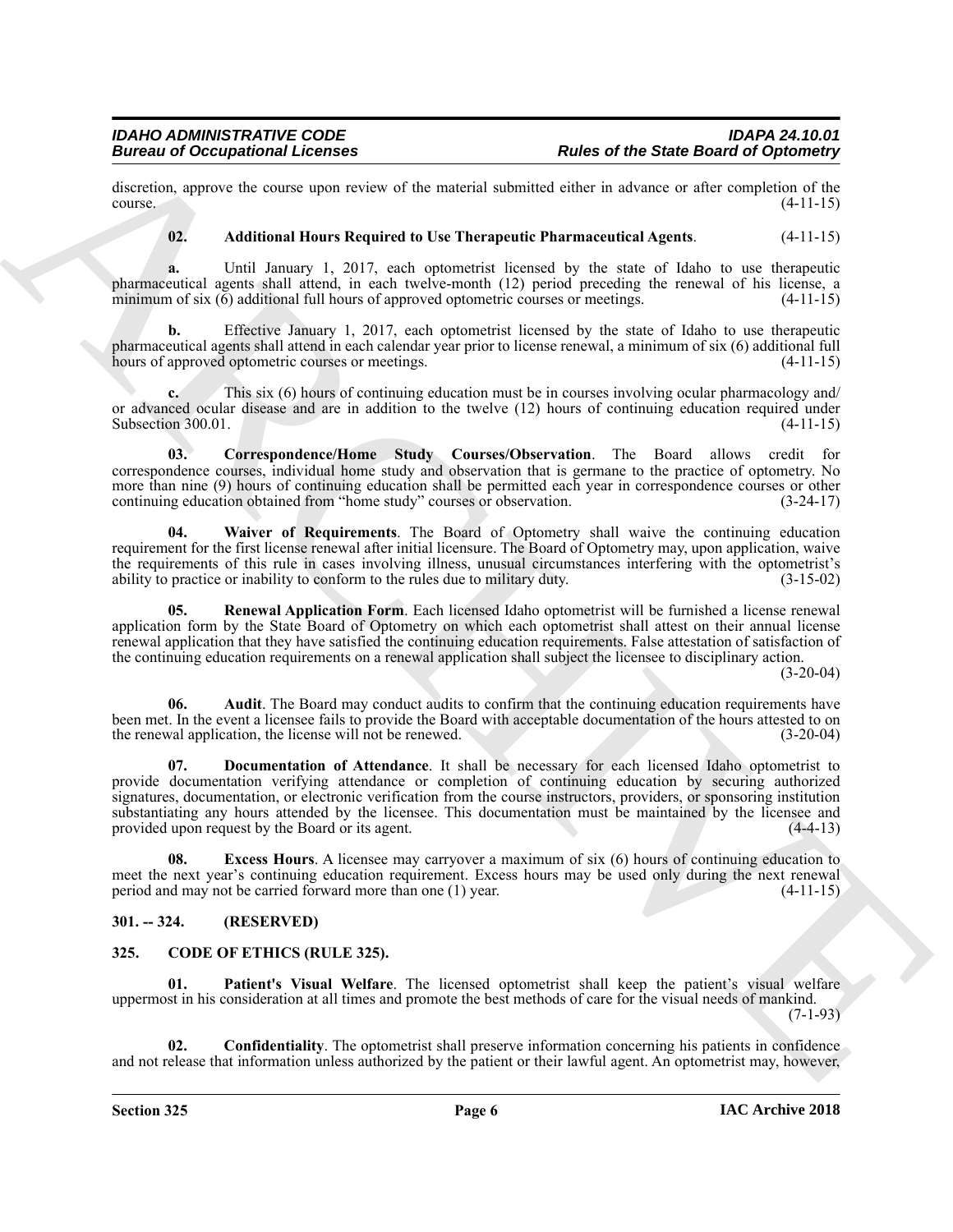supply information of an otherwise confidential or privileged nature when lawfully subpoenaed to testify at a deposition or hearing in any proceeding before the Board of Optometry, or at any other time and place ordered by a court of law.  $(4-4-13)$ 

<span id="page-6-2"></span>**03. Conduct of Practice**. The optometrist shall conduct his practice in a dignified and professional manner and in keeping with the mode of practice of a professional person entrusted with the care of the health of citizens of this state and shall abide by the rulings of the Board of Optometry. (7-1-93) citizens of this state and shall abide by the rulings of the Board of Optometry.

<span id="page-6-3"></span>**04. Unprofessional Conduct**. In order to define what constitutes unprofessional conduct, the board sets forth certain prohibited actions. In conducting his practice, an optometrist must not: (3-30-07)

Brain and Occupation all the new York shares are placed and the other of the Share Board of Diposite<br>
argue in the state of the state of the state of the state of the state of the state of the state of the state of the st **a.** Practice optometry in any manner other than as a professional person in an individual capacity, or in partnership with or associate with other licensed health care professionals. An optometrist may be a stock holder in and practice as a member of a professional service corporation with other licensed health care professionals as authorized by Title 54, Chapter 15, Idaho Code, but the optometrist must list his individual name as well as any name selected for the professional service corporation on any letterheads, telephone directories, office or building directories, or other places where the general public might be advised of the fact that the individual is practicing optometry, as required by these rules. (3-30-07)

**b.** Use either "Cappers" or "Steerers" or accept a split or divided fee for the purpose of obtaining patients or use solicitors or agents for the purpose of securing patients or conducting eye examinations or furnishing optometric services. (7-1-93) optometric services.

**c.** Allow his prescription files and records to be used by any unlicensed person, firm, or corporation not under the direct control of that optometrist for the practice of optometry. (4-4-13)

|  | Fail to perform services for which fees have been received. | $(7-1-93)$ |
|--|-------------------------------------------------------------|------------|
|--|-------------------------------------------------------------|------------|

**e.** File false reports of services performed or fees rendered. (7-1-93)

**f.** Permit the use of his name or professional title by or in conjunction with any person not an optometrist, or any firm, company, corporation or military association which illegally practices or in any manner holds himself or itself out to the public as being entitled to practice the profession of optometry when not licensed to do so under the law of Idaho or which uses the title "Optometric Services" in such a manner in advertising as to convey to the public the impression that the individual or corporation is entitled to practice optometry or furnish optometric advice or services when not so authorized by law. (7-1-93)

#### <span id="page-6-0"></span>**326. -- 424. (RESERVED)**

#### <span id="page-6-4"></span><span id="page-6-1"></span>**425. RULES DEFINING GROSS INCOMPETENCE (RULE 425).**

In order to protect the public, the Board of Optometry defines as "gross incompetence" any behavior or practice on the part of the licensed optometrist which demonstrates a lack of competence with respect to discharging professional obligations or duties which might result in injury or damage to a patient whether such injury or damage actually occurs or not and in particular, the Board defines as "gross incompetence" any of the following: (11-6-93)

<span id="page-6-6"></span>**01. Failure to Meet Prevailing Standards**. Failure to meet prevailing standards, or willful rendering of substandard care, either individually or as part of a third party reimbursement agreement or by other agreement.

(7-1-97)

<span id="page-6-7"></span>**02. Failure to Meet Prevailing Standards in the Referral of Any Patient Who Is Suffering From Any Apparent or Suspected Pathological Condition**. A failure to meet prevailing standards in the referral of any patient who is suffering from any apparent or suspected pathological condition to a person competent and licensed to properly treat or diagnose the condition. (7-1-93)

<span id="page-6-5"></span>**03. Employment of Techniques or Methods of Practice**. Employment of techniques or methods of practice in treating or prescribing for a patient when he does not have proper training in the technique or methods of practice. (7-1-93)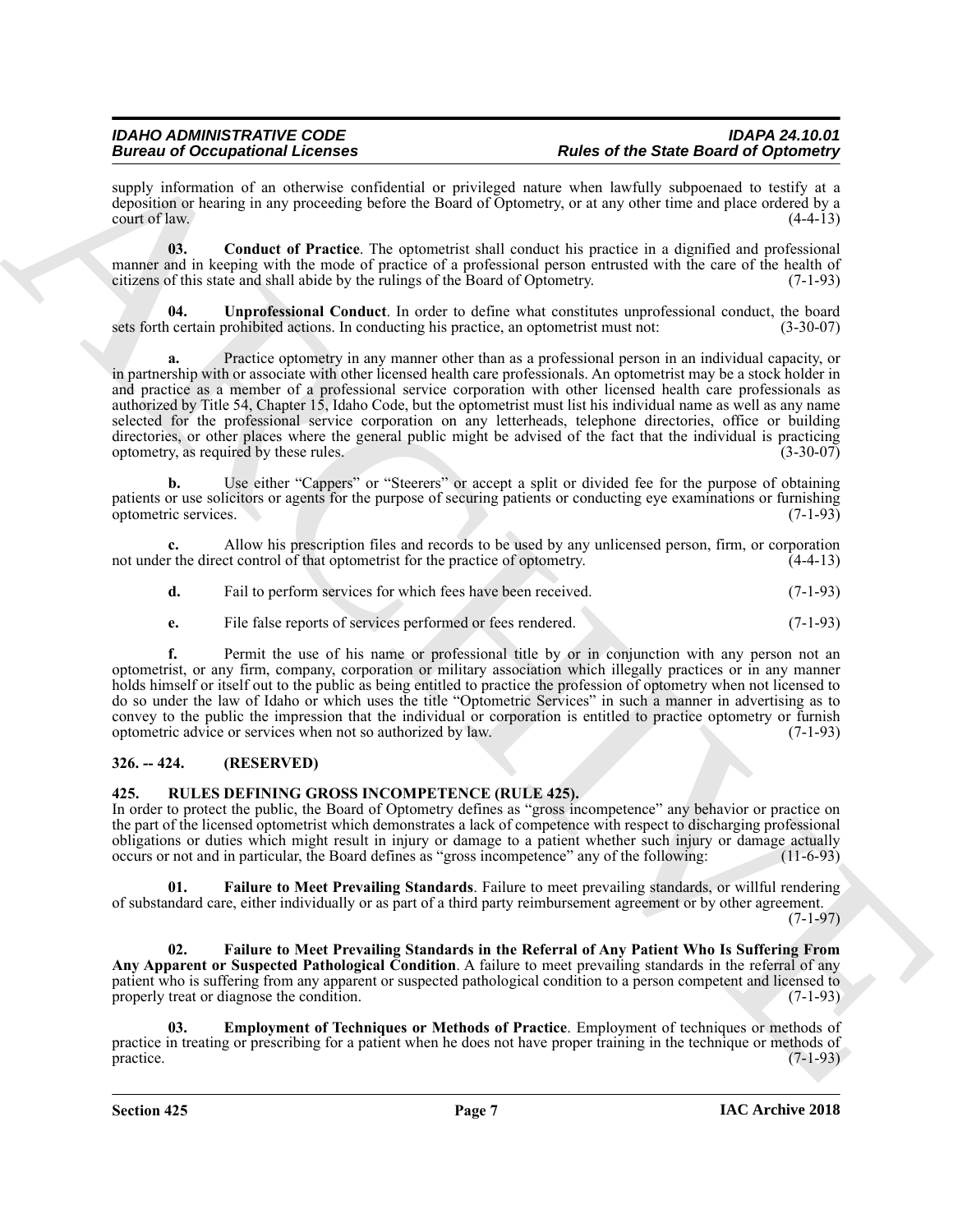<span id="page-7-8"></span>**04. Failure to Advise Patient of Possible Danger When a Lens Not Meeting Impact Resistance Standards of F.D.A**. Failure to advise his patient of possible danger when a lens does not meet impact resistance standards of F.D.A. Regulation, 21 CFR 801.410, and is provided to the patient. standards of F.D.A. Regulation,  $21$  CFR  $801.410$ , and is provided to the patient.

<span id="page-7-9"></span>**05. Failure to Provide Follow-Up Care**. Failure to provide follow-up care according to prevailing standards. (11-6-93)

<span id="page-7-6"></span>**06. Displaying Gross Ignorance or Demonstrating Gross Inefficiency**. Displaying gross ignorance or demonstrating gross inefficiency in the care of a patient. (7-1-93)

<span id="page-7-11"></span>**07. Failure to Verify the Specifications of All Lenses**. Failure to verify the specifications of all lenses provided by him.  $(11-6-93)$ 

<span id="page-7-7"></span>**08. Failing to Perform Tests and Record Findings**. In the course of an examination of a patient, failure to perform tests and record findings in a manner consistent with prevailing standards of optometric care.

(11-6-93)

<span id="page-7-15"></span><span id="page-7-12"></span>**09. Using Pharmaceutical Agents**. Using pharmaceutical agents in the practice of optometry without having attended sufficient training programs or schools and acquiring the knowledge necessary to use the drugs in a competent manner. (11-6-93)

**Europea of Occupational Licenses**<br> **Europea of the State Board of Designational Licenses**<br> **State of the Matter behavior by Advise Detection Theorem State Board of Designation State<br>
State License in the Advise License o 10. Illegal Prescription Sale, Administration, Distribution, or Use of Drugs**. Prescribing, selling, administering, distributing, giving, or using drugs legally classified. Prescribing, selling, administering, distributing, giving, or using drugs legally classified as a controlled substance or as an addictive or dangerous drug for other than accepted diagnostic or therapeutic purposes. accepted diagnostic or therapeutic purposes.

<span id="page-7-5"></span>**11. Disciplinary Action or Sanctions**. Disciplinary action or sanctions taken by another state, jurisdiction, peer review body or a professional association or society against an optometrist for acts or conduct similar to acts or conduct which would constitute grounds for action as defined under "Rules of the Idaho Board of Optometry." (7-1-97)

<span id="page-7-13"></span>**12. Sanitary Office**. Failure to maintain sanitary office conditions, equipment, and use appropriate techniques and procedures. (4-4-13)

<span id="page-7-10"></span>**13. Failure to Release Prescription**. Failure to release either a spectacle or contact lens prescription as required by Federal law. (3-29-10)

<span id="page-7-14"></span>**14. Sufficient Training or Education**. Performing procedures without having successfully completed education, instruction or certification. (4-4-13)

<span id="page-7-0"></span>**426. -- 449. (RESERVED)**

#### <span id="page-7-2"></span><span id="page-7-1"></span>**450. PRESCRIPTIONS FOR SPECTACLES AND CONTACT LENSES (RULE 450).**

Eyeglasses and contact lenses, including plano or cosmetic contact lenses, may only be dispensed upon a current prescription issued by an optometrist or medical physician. Every prescription written or issued by an optometrist practicing in Idaho shall contain at least the following information: (4-4-13)

<span id="page-7-4"></span>**01. Prescription for Spectacles**. Prescriptions for spectacles must contain the following: (7-1-93)

<span id="page-7-3"></span>**a.** Sphere, cylinder, axis, prism power and additional power, if applicable; and (3-30-07)

**b.** The standard expiration date of the prescription must be at least one (1) year from date the prescription was originally issued. (3-29-10)

**02. All Prescriptions for Rigid Contact Lenses**. All prescriptions for rigid contact lenses must contain at least the following information: (7-1-93)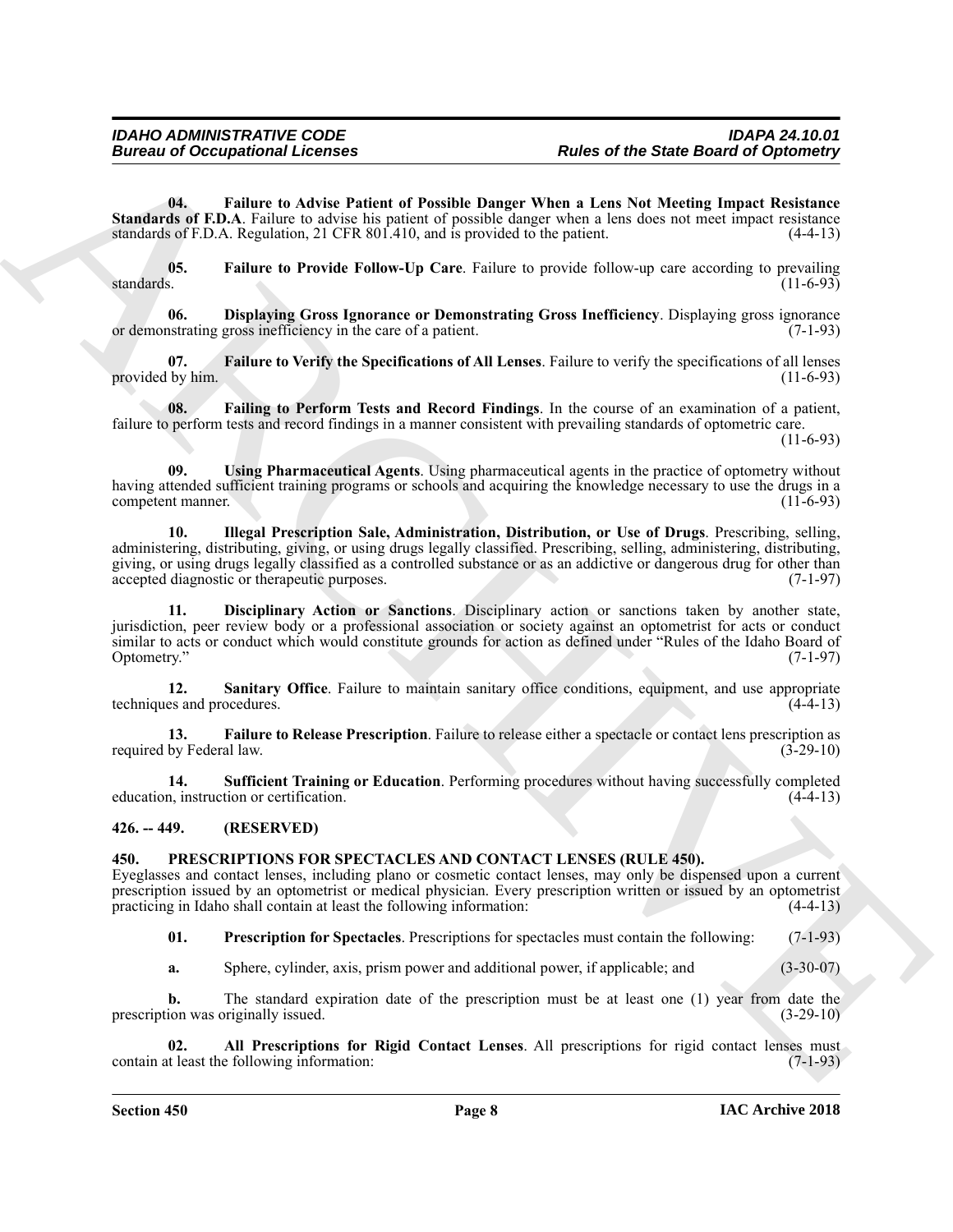<span id="page-8-4"></span>

| a. | Base curve;                        | $(7-1-93)$  |
|----|------------------------------------|-------------|
| b. | Lens manufacturer or "brand" name; | $(4-4-13)$  |
| c. | Overall diameter;                  | $(7-1-93)$  |
| d. | Lens material;                     | $(4-4-13)$  |
| e. | Power; and                         | $(3-30-07)$ |

|                          | <b>Bureau of Occupational Licenses</b>                                      | <b>Rules of the State Board of Optometry</b>                                                                                                                                                                                                                                                                                                                                                                                                                                                                                                                                           |
|--------------------------|-----------------------------------------------------------------------------|----------------------------------------------------------------------------------------------------------------------------------------------------------------------------------------------------------------------------------------------------------------------------------------------------------------------------------------------------------------------------------------------------------------------------------------------------------------------------------------------------------------------------------------------------------------------------------------|
| a.                       | Base curve;                                                                 | $(7-1-93)$                                                                                                                                                                                                                                                                                                                                                                                                                                                                                                                                                                             |
| $\mathbf{b}$ .           | Lens manufacturer or "brand" name;                                          | $(4-4-13)$                                                                                                                                                                                                                                                                                                                                                                                                                                                                                                                                                                             |
| c.                       | Overall diameter;                                                           | $(7-1-93)$                                                                                                                                                                                                                                                                                                                                                                                                                                                                                                                                                                             |
| d.                       | Lens material;                                                              | $(4-4-13)$                                                                                                                                                                                                                                                                                                                                                                                                                                                                                                                                                                             |
| e.                       | Power; and                                                                  | $(3-30-07)$                                                                                                                                                                                                                                                                                                                                                                                                                                                                                                                                                                            |
| f.<br>medical condition. |                                                                             | The standard expiration date of the prescription must be at least one (1) year from date the<br>prescription was originally issued. A shorter prescription period may be allowed when based upon a documented<br>$(3-29-10)$                                                                                                                                                                                                                                                                                                                                                           |
| 03.                      | at least the following information:                                         | All Prescriptions for Soft Contact Lenses. All prescriptions for soft contact lenses must contain<br>$(7-1-93)$                                                                                                                                                                                                                                                                                                                                                                                                                                                                        |
| a.                       | Lens manufacturer or "brand" name;                                          | $(7-1-93)$                                                                                                                                                                                                                                                                                                                                                                                                                                                                                                                                                                             |
| $\mathbf{b}$ .           | Series or base curve;                                                       | $(7-1-93)$                                                                                                                                                                                                                                                                                                                                                                                                                                                                                                                                                                             |
| c.                       | Power;                                                                      | $(7-1-93)$                                                                                                                                                                                                                                                                                                                                                                                                                                                                                                                                                                             |
| d.                       | Diameter, if applicable;                                                    | $(7-1-93)$                                                                                                                                                                                                                                                                                                                                                                                                                                                                                                                                                                             |
| e.                       | Color, if applicable; and                                                   | $(7-1-93)$                                                                                                                                                                                                                                                                                                                                                                                                                                                                                                                                                                             |
| f.                       |                                                                             | The standard expiration date of the prescription is one (1) year from date the prescription was<br>originally issued. A shorter prescription period may be allowed when based upon a documented medical condition.<br>$(3-29-10)$                                                                                                                                                                                                                                                                                                                                                      |
| 04.                      | prescription without the prescribing doctor's consent.                      | Alteration of Prescriptions. A person may not alter the specifications of an ophthalmic lens<br>$(4-4-13)$                                                                                                                                                                                                                                                                                                                                                                                                                                                                             |
| 05.                      |                                                                             | Expired Contact Lens Prescription. A person may not fill an expired contact lens prescription.<br>$(4-4-13)$                                                                                                                                                                                                                                                                                                                                                                                                                                                                           |
| 06.                      | <b>Fitting and Dispensing Contact Lenses.</b>                               | $(4-4-13)$                                                                                                                                                                                                                                                                                                                                                                                                                                                                                                                                                                             |
| a.                       | Contact lenses may be fitted only by an optometrist, or licensed physician. | $(4-4-13)$                                                                                                                                                                                                                                                                                                                                                                                                                                                                                                                                                                             |
| b.                       | issued by an optometrist or licensed physician.                             | An ophthalmic dispenser may dispense contact lenses on a fully written contact lens prescription<br>$(4-4-13)$                                                                                                                                                                                                                                                                                                                                                                                                                                                                         |
|                          | lens prescription remains professionally responsible to the patient.        | Notwithstanding Subsection 450.05.b., an optometrist, or licensed physician who issues a contact<br>$(4-4-13)$                                                                                                                                                                                                                                                                                                                                                                                                                                                                         |
| $451. - 474.$            | (RESERVED)                                                                  |                                                                                                                                                                                                                                                                                                                                                                                                                                                                                                                                                                                        |
| 475.                     | PATIENTS RECORDS (RULE 475).                                                |                                                                                                                                                                                                                                                                                                                                                                                                                                                                                                                                                                                        |
| 01.                      |                                                                             | Optometrist Shall Keep a Complete Record of All Patients Examined. Every optometrist<br>practicing in the state of Idaho shall keep a complete record of all patients examined by him or for whom he has<br>adapted optical accessories, including copies of prescriptions issued to the patient and copies of statements of charges<br>delivered or provided to the patient. All such records shall be maintained in an orderly and accessible manner and<br>place and shall be maintained for at least five (5) years following the optometrist's last professional contact with the |

<span id="page-8-7"></span><span id="page-8-6"></span><span id="page-8-5"></span>

| 06. | <b>Fitting and Dispensing Contact Lenses.</b> | $(4-4-13)$ |
|-----|-----------------------------------------------|------------|
|     |                                               |            |

#### <span id="page-8-0"></span>**451. -- 474. (RESERVED)**

#### <span id="page-8-3"></span><span id="page-8-2"></span><span id="page-8-1"></span>**475. PATIENTS RECORDS (RULE 475).**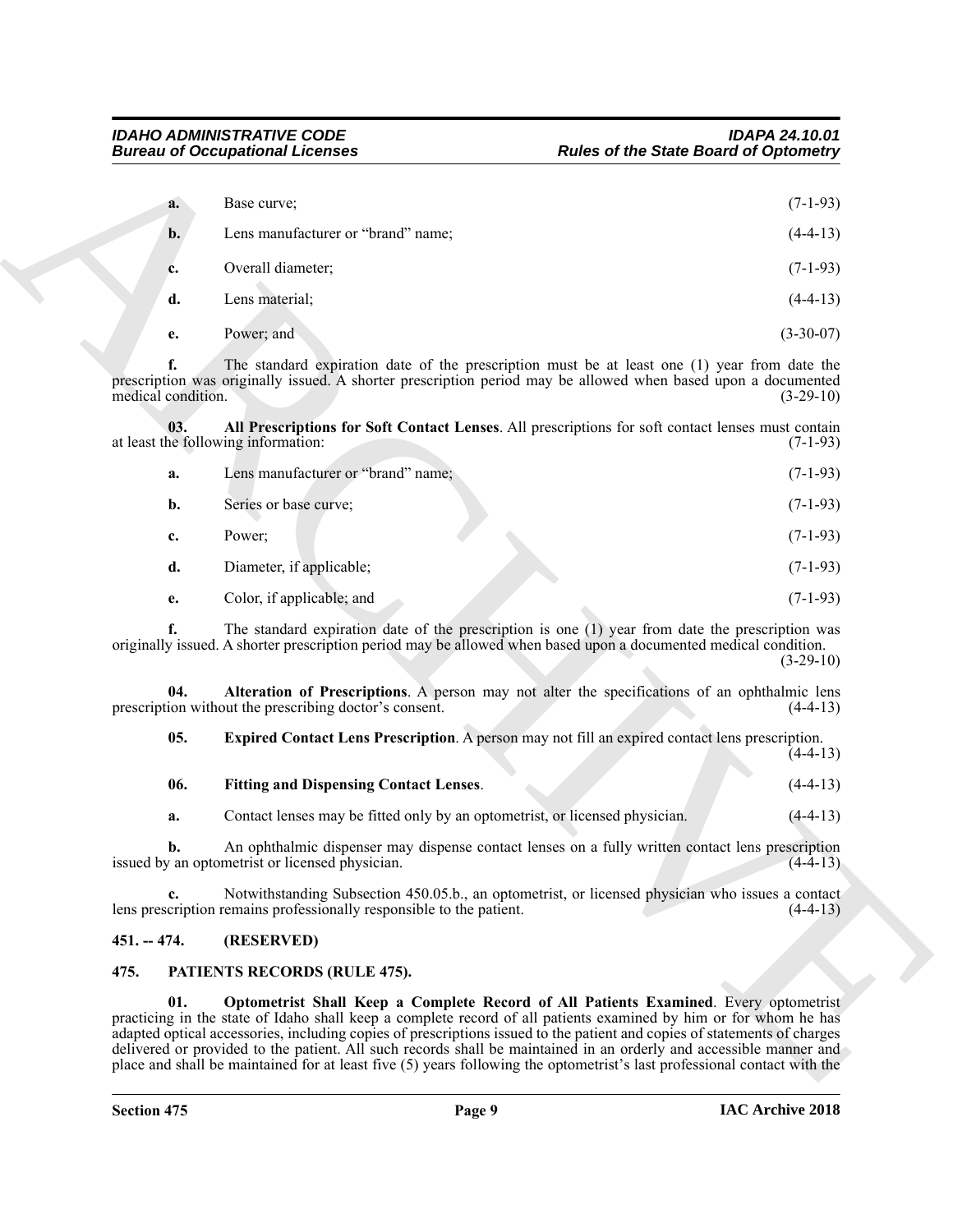#### <span id="page-9-14"></span><span id="page-9-13"></span><span id="page-9-0"></span>**476. -- 499. (RESERVED)**

#### <span id="page-9-15"></span><span id="page-9-1"></span>**500. PRECEPTORSHIP PROGRAM (RULE 500).**

#### <span id="page-9-2"></span>**501. -- 524. (RESERVED)**

#### <span id="page-9-11"></span><span id="page-9-10"></span><span id="page-9-3"></span>**525. GENERAL RULES (RULE 525).**

|                                    | <b>Bureau of Occupational Licenses</b>                                        | <b>Rules of the State Board of Optometry</b>                                                                                                                                                                                                                                                                                                                                                                                                                           |            |
|------------------------------------|-------------------------------------------------------------------------------|------------------------------------------------------------------------------------------------------------------------------------------------------------------------------------------------------------------------------------------------------------------------------------------------------------------------------------------------------------------------------------------------------------------------------------------------------------------------|------------|
|                                    | in the handling of the patient's affairs.                                     | patient. Failure to maintain such records is deemed to be unprofessional conduct and constitutes gross incompetence                                                                                                                                                                                                                                                                                                                                                    | $(7-1-93)$ |
| 02.                                | presentation at a deposition or hearing authorized by the Board of Optometry. | Prescription Files. The prescription files and all records pertaining to the practice of optometry<br>shall be maintained as the sole property of the optometrist and not be distributed to any unlicensed person except as<br>required by law or when lawfully subpoenaed in a criminal or civil proceeding in court, or subpoenaed for                                                                                                                               | $(7-1-93)$ |
| 03.                                | stored in an area inaccessible to patients.                                   | Storage of Patient Records. Storage of patient records must be in compliance with rules in<br>accordance with Health Insurance Portability and Accountability Act (HIPAA) including that patient records must be                                                                                                                                                                                                                                                       | $(4-4-13)$ |
| $476. - 499.$                      | (RESERVED)                                                                    |                                                                                                                                                                                                                                                                                                                                                                                                                                                                        |            |
| 500.                               | PRECEPTORSHIP PROGRAM (RULE 500).                                             | An optometrist may use a student of optometry in his office under his direct supervision for educational purposes.                                                                                                                                                                                                                                                                                                                                                     | $(7-1-93)$ |
| $501. - 524.$                      | (RESERVED)                                                                    |                                                                                                                                                                                                                                                                                                                                                                                                                                                                        |            |
| 525.                               | <b>GENERAL RULES (RULE 525).</b>                                              |                                                                                                                                                                                                                                                                                                                                                                                                                                                                        |            |
| 01.                                | or be engaged as a staff optometrist for an administrator for:                | Engaging as an Advisor or Staff Optometrist. An optometrist may be engaged as an advisor for                                                                                                                                                                                                                                                                                                                                                                           | $(7-1-93)$ |
| a.                                 |                                                                               | Industrial plants where industrial vision programs are being, or have been instituted.                                                                                                                                                                                                                                                                                                                                                                                 | $(7-1-93)$ |
| b.<br>government.                  |                                                                               | Health programs sponsored or funded by any agency or municipal county, state or federal                                                                                                                                                                                                                                                                                                                                                                                | $(7-1-93)$ |
| c.                                 | Research organizations or educational institutions.                           |                                                                                                                                                                                                                                                                                                                                                                                                                                                                        | $(7-1-93)$ |
| d.                                 | Insurance companies.                                                          |                                                                                                                                                                                                                                                                                                                                                                                                                                                                        | $(7-1-93)$ |
| e.                                 | Hospitals.                                                                    |                                                                                                                                                                                                                                                                                                                                                                                                                                                                        | $(7-1-93)$ |
| f.                                 | Ophthalmologists.                                                             |                                                                                                                                                                                                                                                                                                                                                                                                                                                                        | $(7-1-93)$ |
|                                    | needs of the employees of such corporation and their families.                | Corporations where the optometrist's full time is engaged by the corporation to care for the visual                                                                                                                                                                                                                                                                                                                                                                    | $(7-1-93)$ |
| 02.<br>practice in his own office. |                                                                               | Professional Responsibilities. Provided, however, that in acting in the capacity of consultant,<br>advisor, or staff optometrists, the optometrist shall at all times remain cognizant of his professional responsibilities<br>and shall with demeanor, decorum and determination retain his right of independent professional judgment and title<br>in all situations and circumstances and in a manner similar to that which he would exercise if he were engaged in | $(7-1-93)$ |
| $526. - 574.$                      | (RESERVED)                                                                    |                                                                                                                                                                                                                                                                                                                                                                                                                                                                        |            |
| 575.                               | FEES (RULE 575).                                                              |                                                                                                                                                                                                                                                                                                                                                                                                                                                                        |            |
| 01.                                |                                                                               | Annual Renewal Fee. Annual renewal fee for license - seventy-five dollars (\$75).                                                                                                                                                                                                                                                                                                                                                                                      | $(7-1-97)$ |
| 02.                                | Annual Fund Fee. Annual fund fee - seventy-five dollars (\$75).               |                                                                                                                                                                                                                                                                                                                                                                                                                                                                        | $(4-4-13)$ |
|                                    |                                                                               |                                                                                                                                                                                                                                                                                                                                                                                                                                                                        |            |

#### <span id="page-9-12"></span><span id="page-9-5"></span><span id="page-9-4"></span>**526. -- 574. (RESERVED)**

<span id="page-9-9"></span><span id="page-9-8"></span><span id="page-9-7"></span><span id="page-9-6"></span>

| -01. | <b>Annual Renewal Fee.</b> Annual renewal fee for license - seventy-five dollars (\$75). | $(7-1-97)$ |
|------|------------------------------------------------------------------------------------------|------------|
| -02. | <b>Annual Fund Fee.</b> Annual fund fee - seventy-five dollars (\$75).                   | $(4-4-13)$ |
| 03.  | <b>License Application Fee.</b> License application fee - one hundred dollars (\$100).   | $(7-1-93)$ |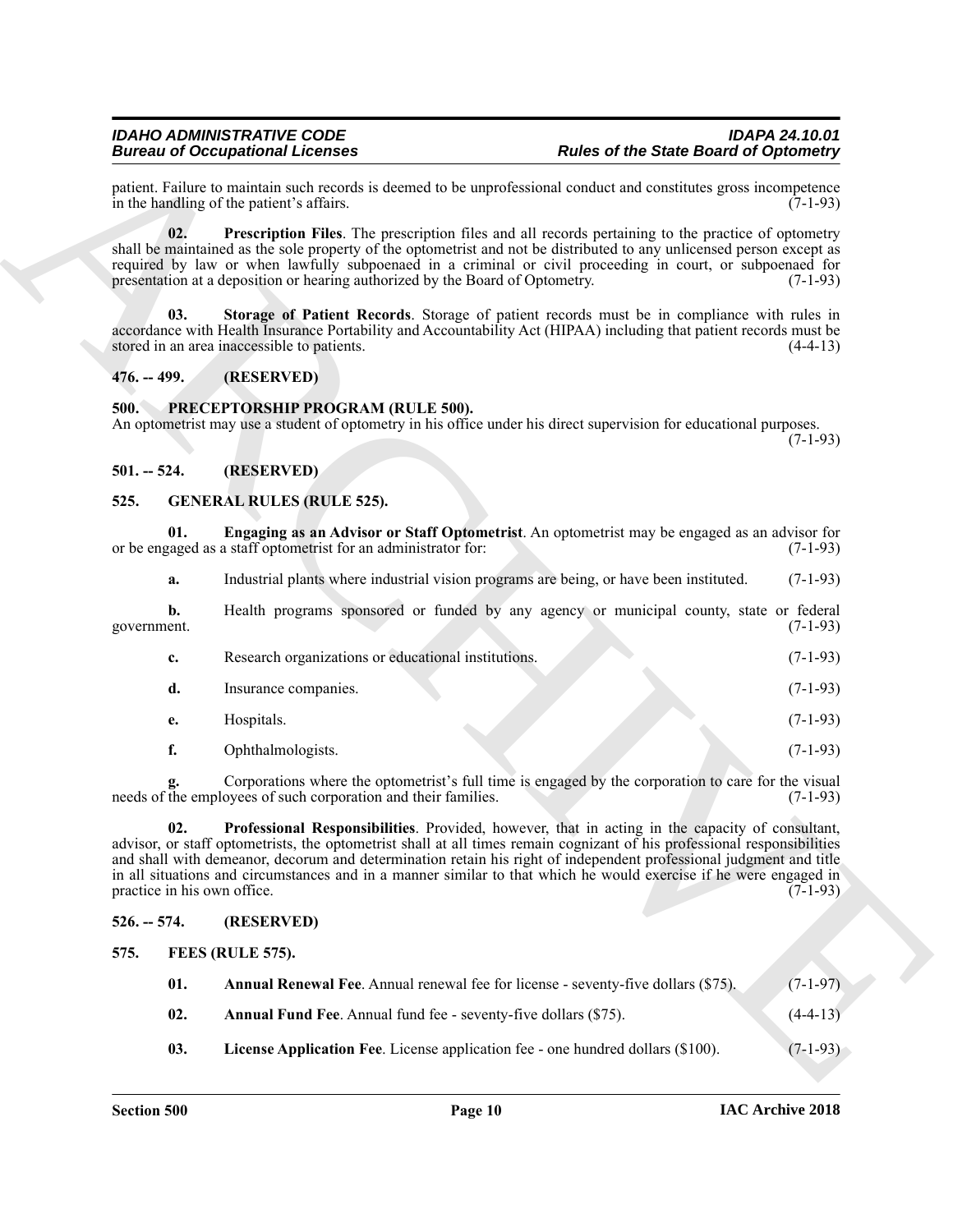**04. Certificate to Obtain and Use Pharmaceutical Agents Fee**. Certificate to obtain and use pharmaceutical agents fee - ten dollars  $(\$10)$ .

<span id="page-10-6"></span><span id="page-10-5"></span><span id="page-10-2"></span>**05. Reinstatement Fee**. Reinstatement fee is as provided in Section 67-2614, Idaho Code. (3-24-17)

#### <span id="page-10-0"></span>**576. -- 599. (RESERVED)**

#### <span id="page-10-1"></span>**600. BOARD CERTIFICATION OF OPTOMETRIST AUTHORIZED TO OBTAIN AND USE PHARMACEUTICAL AGENTS (RULE 600).**

<span id="page-10-3"></span>**01. The Right to Obtain and Use Topically Applied Diagnostic Pharmaceutical Agents**. The right to obtain and use topically applied diagnostic pharmaceutical agents for use in diagnosis of another in the practice of optometry as defined by Section 54-1501, Idaho Code, is subject to the following conditions set out below: (7-1-93)

**a.** Optometrists who have obtained a certificate from the Board of Optometry authorizing them to obtain and use topically applied diagnostic pharmaceutical agents shall obtain, from pharmacists licensed by the state of Idaho, or from any other source, and use only those agents listed below: (7-1-93) of Idaho, or from any other source, and use only those agents listed below:

i. All medications for use in the diagnosis of conditions of the human eye and/or eyelid. (4-4-13)

ii. All over-the-counter agents. (4-4-13)

iii. Such other diagnostic pharmaceutical agents as may be approved by the Board of Optometry.

 $(4-4-13)$ 

**b.** The Board of Optometry shall issue a certificate to obtain and use the diagnostic drugs specifically identified and listed in this rule to any optometrist licensed to practice in Idaho who complies with both the minimum educational requirements in the subject of general and ocular pharmacology and the minimum continuing educational requirements set out below: (7-1-93)

**Example of the Same Board of Constraint Constraint Constraint Constraint Constraint Constraint Constraint Constraint Constraint Constraint Constraint Constraint Constraint Constraint Constraint Constraint Constraint Cons** i. Each optometrist certified to obtain and use topically applied pharmaceutical agents shall have completed courses totaling fifty-five (55) hours of actual classroom instruction in general and ocular pharmacology and emergency medical care given by an institution approved by the Council on Post Secondary Accreditation of the U.S. Department of Education or an instructor accredited and employed by such institution and which have been approved by the Board of Optometry. (7-1-93) approved by the Board of Optometry.

Each optometrist certified to obtain and use topically applied pharmaceutical agents shall also have completed a refresher course in cardiopulmonary resuscitation (CPR), emergency medical care provided by the Emergency Medical Services Bureau, or equivalent program either approved or provided by the Board of Optometry, within a two (2) year period preceding issuance of the certificate by the Board of Optometry. (7-1-93)

iii. In order to maintain the certificate issued by the Board, each certified optometrist must complete a refresher course in CPR described in Subsection 600.01.b.ii. above once during each two (2) year period following certification and shall list and describe the course attended and the dates of attendance upon a license renewal application form filed pursuant to Section 300. (4-4-13)

**c.** In order to implement this rule, the Board of Optometry may designate and approve courses of instruction given by those institutions or instructors described in Subsection 600.01.b.i. above which may be necessary to provide practicing optometrists who have received less than fifty-five (55) hours of actual classroom instruction in general and ocular pharmacology in optometry school with the opportunity to meet the requirements of this rule.  $(7-1-93)$ 

**02. The Right to Prescribe, Administer and Dispense Therapeutic Pharmaceutical Agents**. The right to prescribe, administer and dispense therapeutic pharmaceutical agents in the practice of optometry as defined by Section 54-1501, Idaho Code, is subject to the following conditions set out below: (11-6-93)

<span id="page-10-4"></span>**a.** Optometrists who have obtained a certificate from the Board of Optometry authorizing them to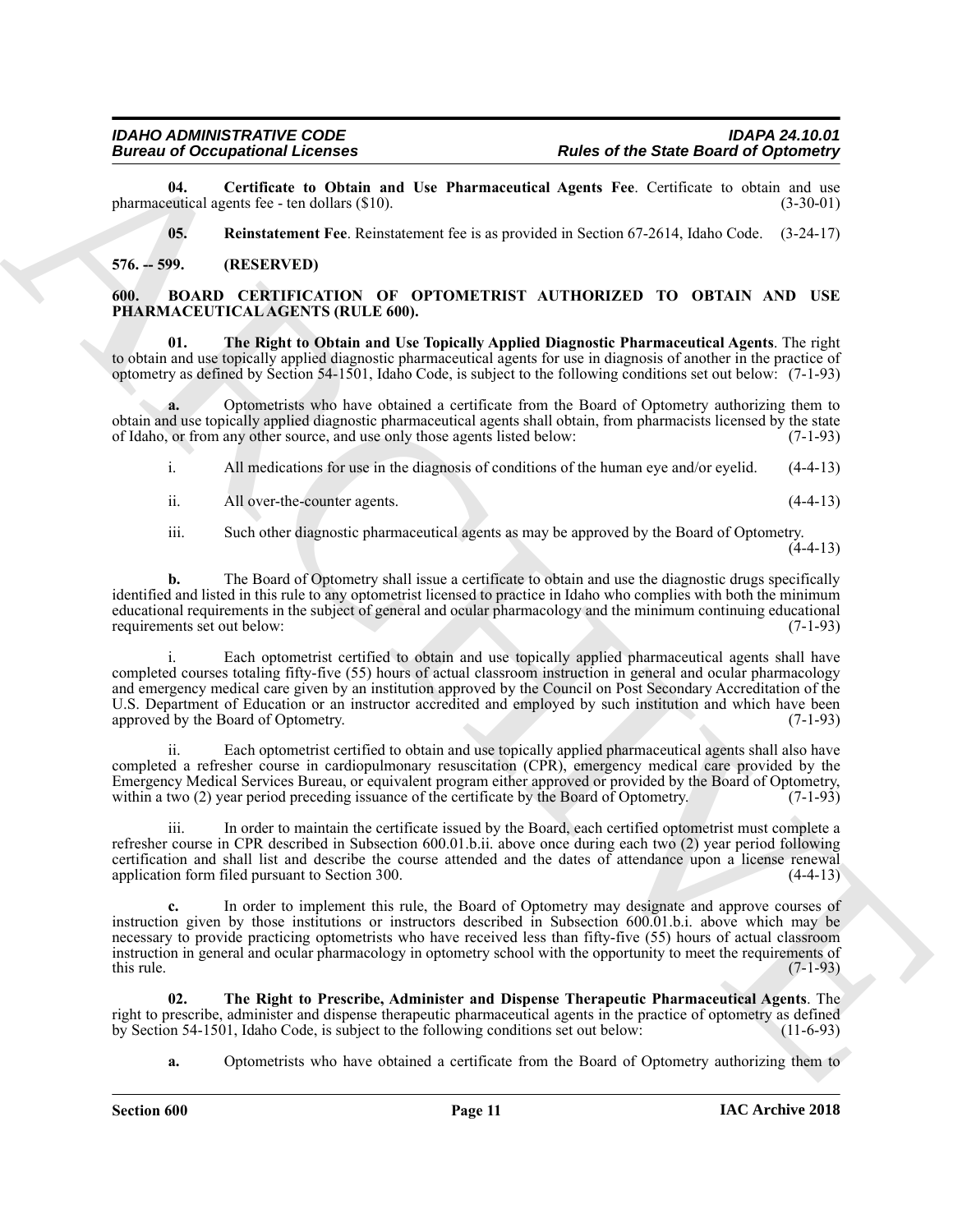prescribe, administer and dispense therapeutic pharmaceutical agents shall obtain, from pharmacists licensed by the State of Idaho, or from any other source, and use only those agents listed below: (11-6-93) State of Idaho, or from any other source, and use only those agents listed below:

i. All medications for use in the treatment of the human eye and/or eyelid. (7-1-97) ii. All over-the-counter agents. (11-6-93)

iii. Such other therapeutic pharmaceutical agents as may be approved by the Board of Optometry.

 $(11-6-93)$ 

**b.** The Board of Optometry shall issue a certificate to prescribe, administer and dispense the therapeutic medications to any optometrist licensed to practice in Idaho who complies with Subsection 600.01 and both the minimum educational and clinical experience requirements in the subject of ocular pharmacology and therapeutics and the minimum continuing educational requirements set out below: (7-1-97)

i. Completion of a minimum of one hundred (100) hours of actual classroom and clinical instruction in ocular pharmacology and therapeutics courses given by an institution or organization approved by the Council on Post-Secondary Accreditation of the U.S. Department of Education, or an Instructor employed by such institution, which have been approved by the Board of Optometry. (7-1-93)

ii. Successful passage of the "Treatment and Management of Ocular Diseases" section of the optometrist examination approved by the Association of Regulatory Boards of Optometry, Inc. (ARBO) or its equivalent as approved by the Board.

#### <span id="page-11-0"></span>**601. -- 624. (RESERVED)**

#### <span id="page-11-1"></span>**625. RULEMAKING HISTORY PRIOR TO JULY, 1993 (RULE 625).**

Bureau of Occupational Learners of the AS appendix particles of the State Board of Optionity ( $\frac{1}{2}$  Control Learners) ( $\frac{1}{2}$  Control Learners) ( $\frac{1}{2}$  Control Learners) ( $\frac{1}{2}$  Control Learners) ( $\frac{1}{2}$  C As Amended July 30, 1978 As Amended March 16, 1981 As Amended January 7, 1982 As Amended February 1, 1985 Effective February 20, 1985 As Amended March 13, 1987 Effective March 30, 1987 Subsection 600.02. Adopted Emergency Effective September 1, 1987 Readopted January 11, 1988 Adopted by Emergency February 25, 1991, Effective March 18, l99l As Amended February 21, 1992 Effective March 12, 1992 (7-1-93)

<span id="page-11-2"></span>**626. -- 999. (RESERVED)**